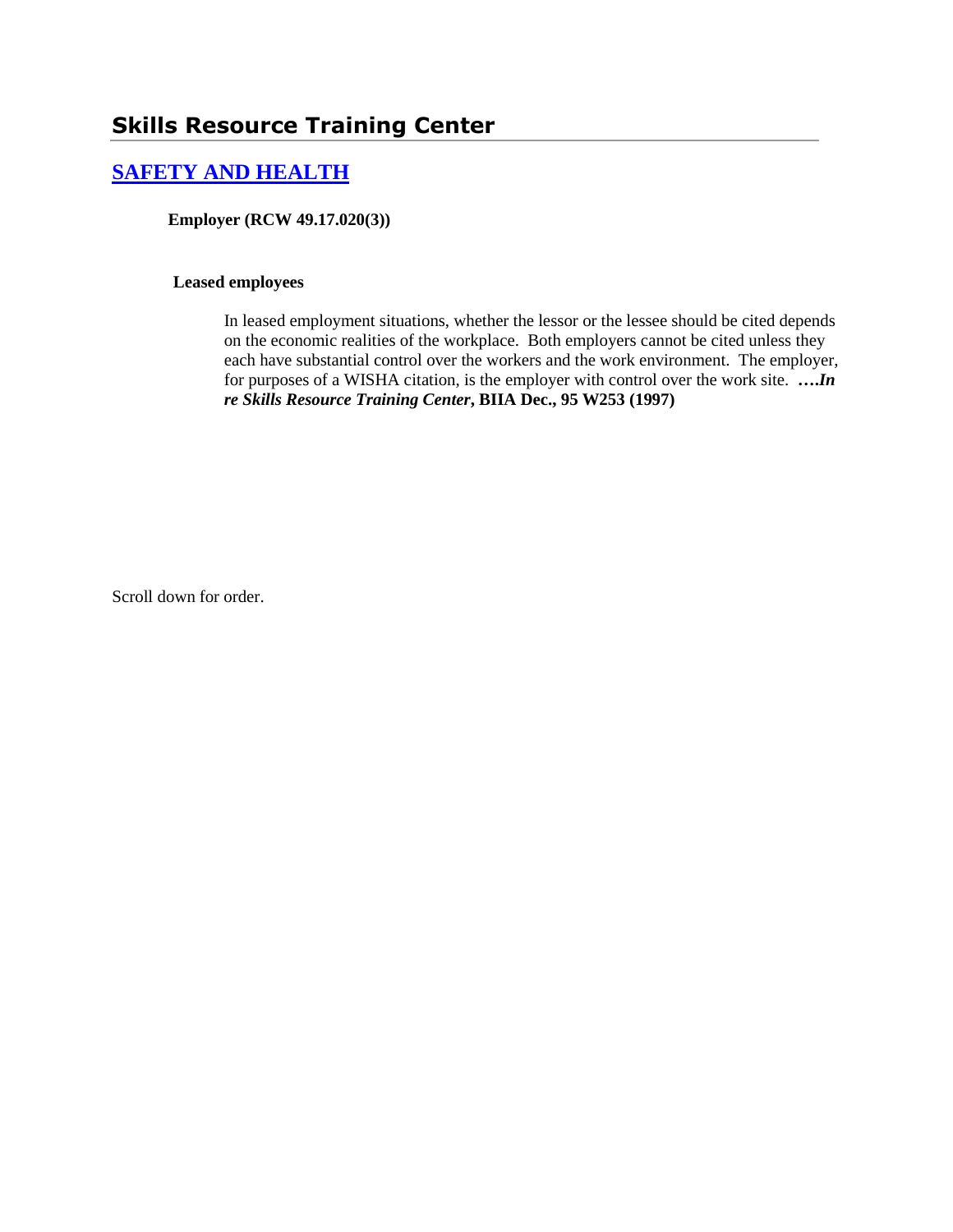# **BEFORE THE BOARD OF INDUSTRIAL INSURANCE APPEALS STATE OF WASHINGTON**

**) )**

**)**

**IN RE: SKILLS RESOURCE TRAINING CENTER**

**DOCKET NO. 95 W253**

4 **CITATION & NOTICE NO. 115336588 ) DECISION AND ORDER** 

APPEARANCES:

1 2 3

Employer, Skills Resource Training Center, by Jeff Krug, President and Chief Executive Officer

Employees of Skills Resource Training Center, None

Department of Labor and Industries, by The Office of the Attorney General, per Lisa Daeley Kelley and Aaron K. Owada, Assistants

32 On July 28, 1995, the alleged employer, Skills Resource Training Center (SRTC), filed its Notice of Appeal with the Board of Industrial Insurance Appeals from a Corrective Notice of Redetermination issued by the Department of Labor and Industries on July 24, 1995. That notice affirmed the following violations and penalties from the Department's April 6, 1995 Citation and Notice: Item 1-1a, a serious violation of WAC 296-24-95609(7)(a)(i), with an assessed penalty of \$525; Item 1-1b, a serious violation of WAC 296-24-95609(7)(b)(ii), with no penalty; Item 1-2, a serious violation of WAC 296-24-68203(4)(c), with a penalty of \$700; Item 2-1, a general violation of WAC 296-24-045(6), with no penalty; and, Item 2-2, a general violation of WAC 296-24-060(2), with no penalty. **VACATED.**

## **PROCEDURAL AND EVIDENTIARY MATTERS**

Pursuant to RCW 51.52.104 and RCW 51.52.106, this matter is before the Board for review and decision on a timely Petition for Review filed by the Department to a Proposed Decision and Order issued on January 3, 1997, that vacated the July 24, 1995 Corrective Notice of Redetermination.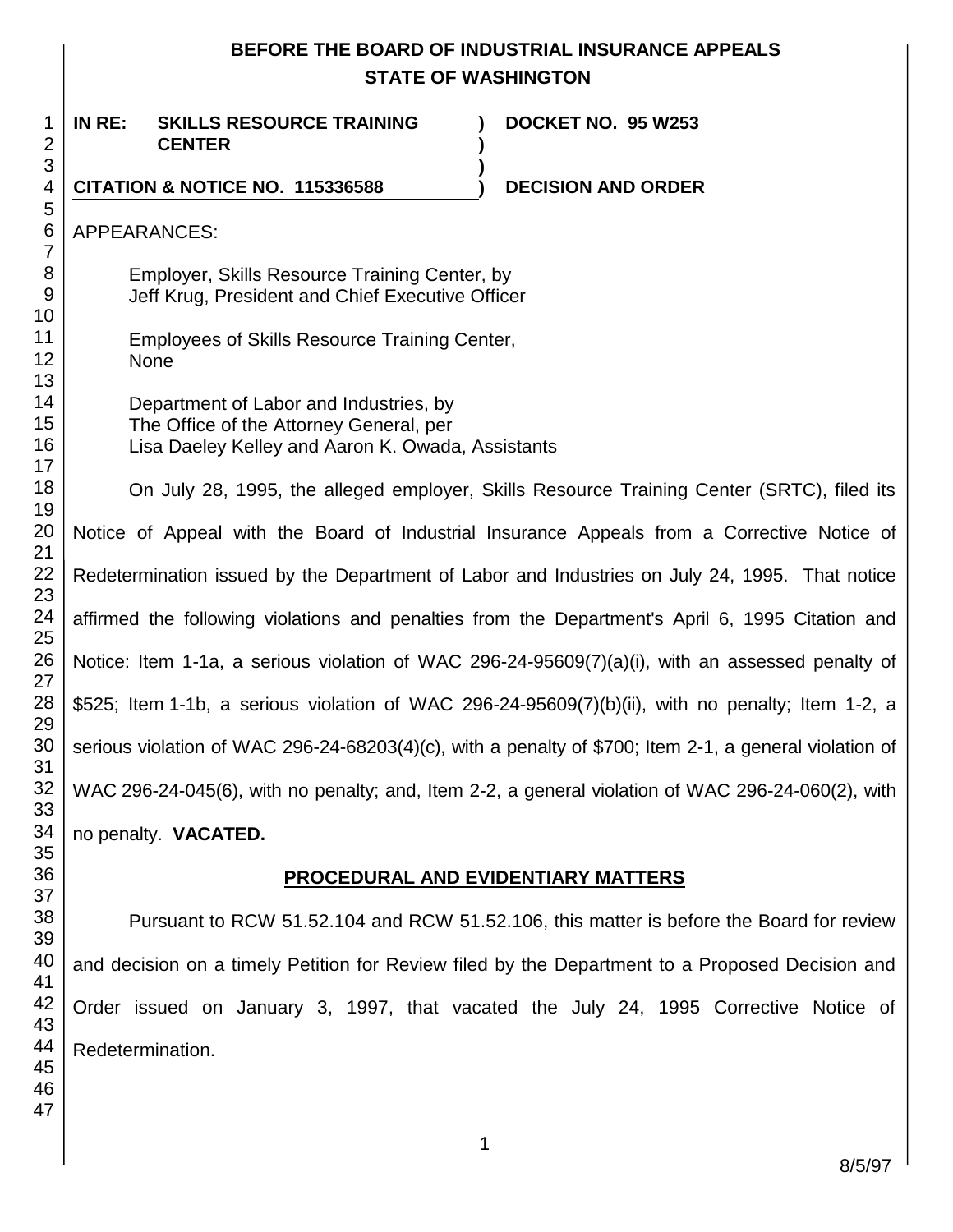The Board has reviewed the evidentiary rulings in the record of proceedings. We believe our industrial appeals judge erred in admitting Exhibit 6. The Department's objection to the admission of this document, Department of Revenue Policy Memorandum 90-1, is hereby sustained. This document is hearsay. Our judge likewise erred by taking testimony on June 14, 1996, from Jeff Krug regarding the Department of Revenue's policies concerning whether SRTC was an employer. The Department's objections to reopening Mr. Krug's direct testimony are sustained. Testimony from Mr. Krug regarding these policies was hearsay. Mr. Krug's testimony concerned the quarterly reports SRTC, or its corporate predecessor, filed with the Department of Revenue. This testimony, and Exhibit 6, is also irrelevant, since no showing was made that the statutory provisions that define an employer for tax purposes should have any bearing on a decision regarding when an entity is an employer under the Washington Industrial Safety and Health Act (WISHA). Accordingly, the testimony of Mr. Krug taken on June 14, 1996, is stricken in its entirety.

With the exceptions noted above, no other prejudicial errors were made and all remaining evidentiary rulings are affirmed.

We note that both our industrial appeals judge and the parties employed incorrect citation form when referring to federal authorities in their written documents. Westlaw citations, rather than citations to the relevant reporters, were used to identify these cases. We remind both the parties and our judges that Westlaw citations are not acceptable identification for cases referred to in written documents. Cases should be identified by specifying the official reporter in which the case can be found. Citations to federal cases discussing safety and health matters should refer to the applicable federal court reporter, or to either the Occupational Safety and Health Cases or the Occupational Safety and Health Decisions reporters.

#### **DECISION**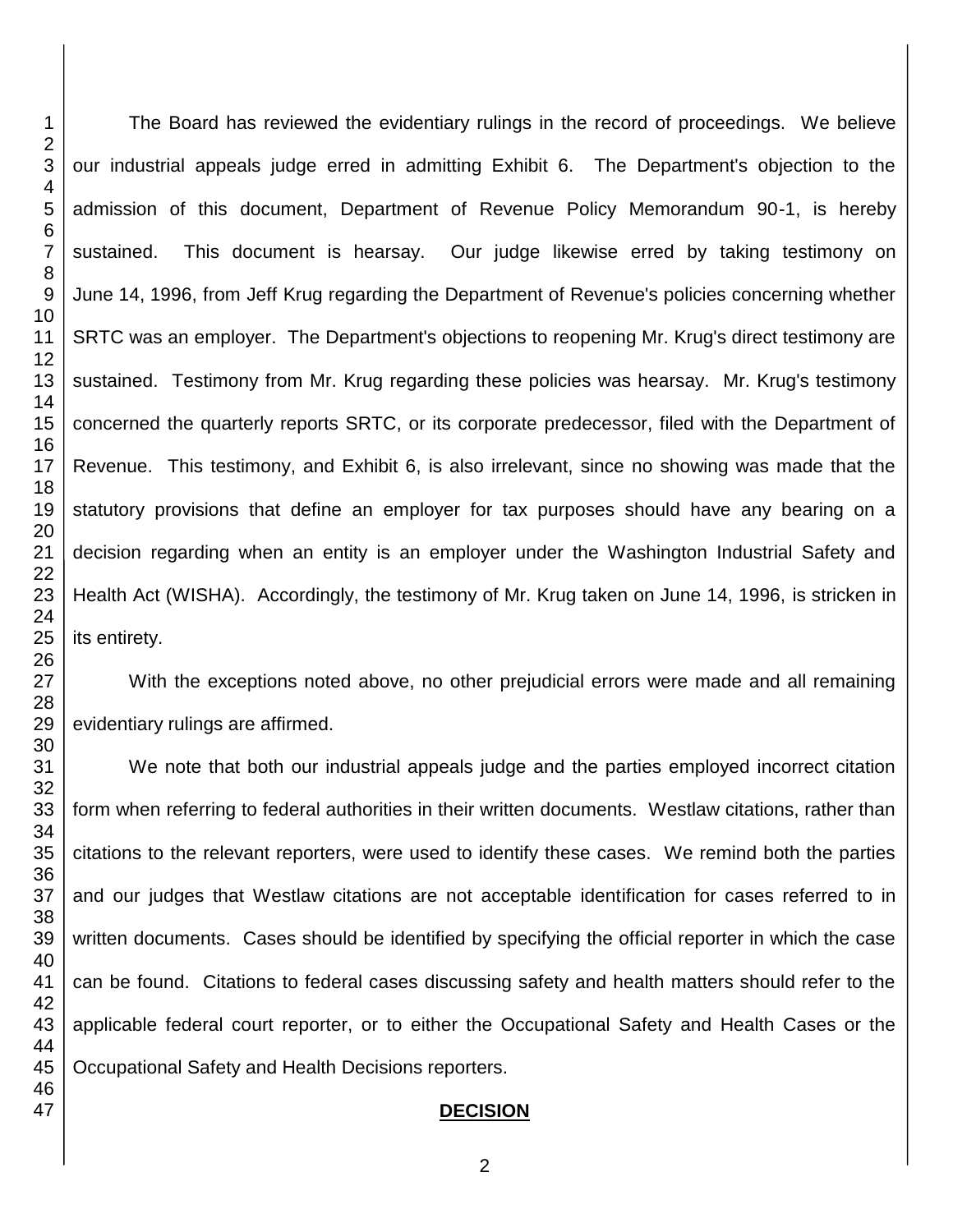This appeal raises novel questions of law: when should an employer who hires employees and leases them to a second entity be considered the workers' employer under WISHA? Additionally, when can both the lessor and lessee be cited for WISHA violations, and when can only one entity be cited? We hold that in leased employment situations, whether the lessor or the lessee should be cited for WISHA violations depends on the economic realities of who controls the workplace. Both employers cannot be cited unless they both have substantial control over the workers and the work environment involved in the violations. Joint employer work sites, therefore, must be distinguished from multi-employer sites. The

latter generally involve construction sites where employees of several sub-contractors work at the same location under the direction of a general contractor. At construction sites, both the general contractor and the sub-contractor who controls the affected employees' work site can be properly cited for WISHA violations, even though the employee has only one employer (the sub-contractor). A joint employer work site, such as presented by this case, is one where two employers share responsibility for the same employees. Joint employment situations generally involve leased or temporary employees. Dual WISHA citations for violations at joint employment work sites are inappropriate unless both the lessor and lessee employers can be found to actually control the work force.

That is definitely the situation in this appeal. SRTC should not have been cited for any WISHA violations because it did not control the work site where the violations occurred. Agri-Sales, the company that leased employees from SRTC, is the only employer who could properly be cited for the violations involved in this appeal.

We base this conclusion on the following uncontroverted facts. In March 1995, Agri-Sales was a small irrigation company in Moses Lake that provided products and services to growers (it has since gone into bankruptcy and is now defunct). At that time, SRTC was a company that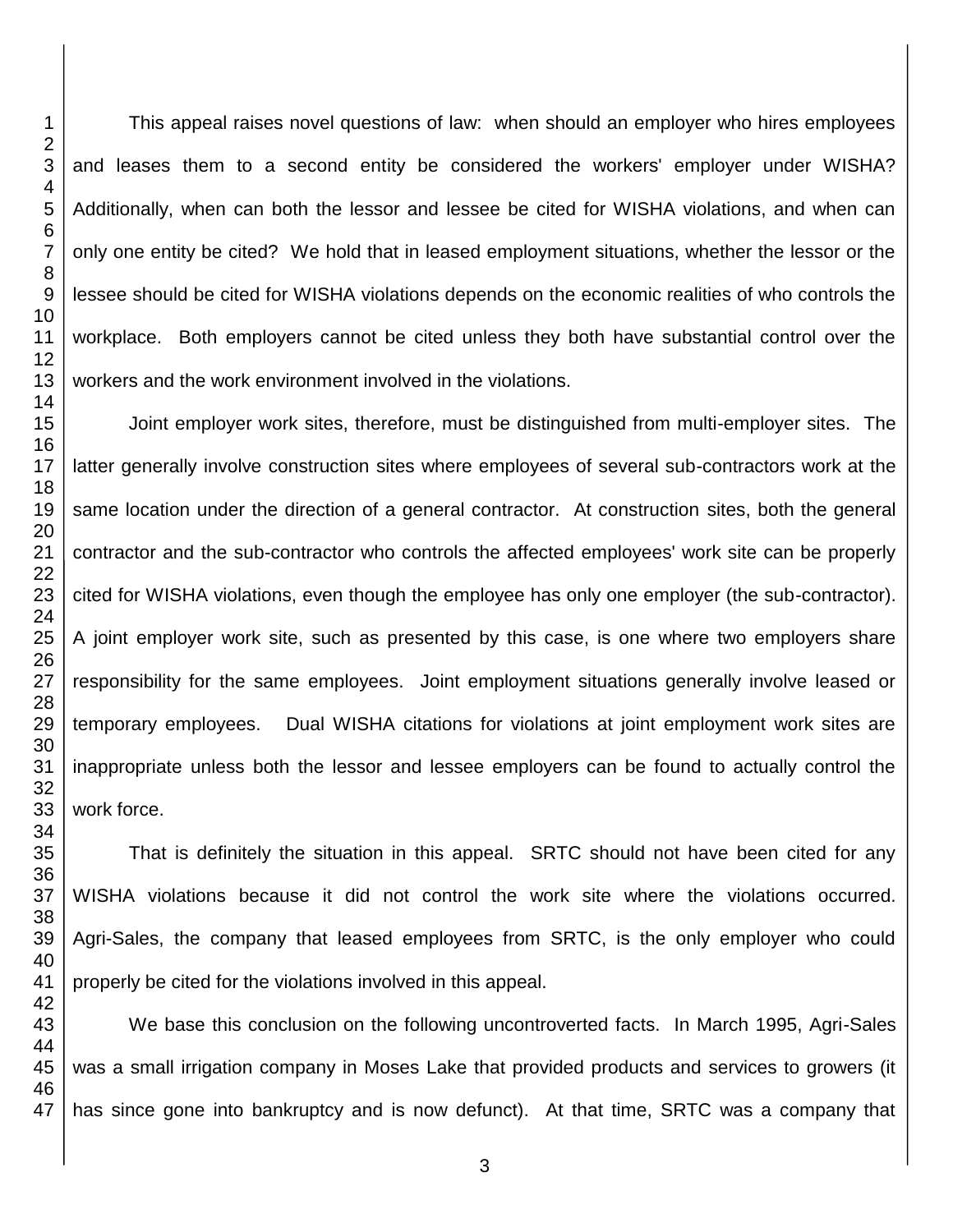provided workers to employers through a variety of employee leasing arrangements.<sup>1</sup> In early 1994, these two companies entered into a contract under which SRTC agreed to hire all of Agri-Sales' employees (including the owners and managers) and to lease them back to Agri-Sales. Agri-Sales continued to exercise primary control over its workplace. Not only did all Agri-Sales employees continue to work at the same jobsite, but Agri-Sales retained the right to hire, fire, and control the workers employed in its plant. Agri-Sales' managers and officers determined what work the employees would perform and set employee salaries and benefits. Agri-Sales owned the plant and the equipment at the jobsite. In essence, SRTC operated as a human resources department for Agri-Sales. SRTC handled all the administrative paper work normally handled by a human resources department of a larger firm: it administered the payroll; paid taxes and industrial insurance assessments; and handled workers compensation, unemployment insurance claims, and wage garnishments.

In March 1995, Jeffrey Krause, a Department safety inspector, inspected the Agri-Sales work site. Mr. Krause noted that oxygen and gas cylinders were not stored properly. Additionally, flex cord (i.e., extension cord), had been improperly spliced and was being used to connect a permanent overhead light fixture. Finally, Mr. Krause learned the employees at the work site had not held required safety meetings and not enough employees had received mandated first aid training. As a result of this inspection, both SRTC and Agri-Sales were cited for two serious and two general violations of WISHA. SRTC was assessed total penalties of \$1,225 for the serious violations. Although SRTC admitted all the citations were appropriate, it filed this appeal because it contended it was not an employer under WISHA.

Our industrial appeals judge vacated the Corrective Notice of Redetermination (CNR) that is the subject of this appeal. He determined SRTC had not exercised sufficient control over the

 $\overline{a}$ In April 1996 SRTC became a new company, SRTC Franchising. In its new incarnation, SRTC is apparently not as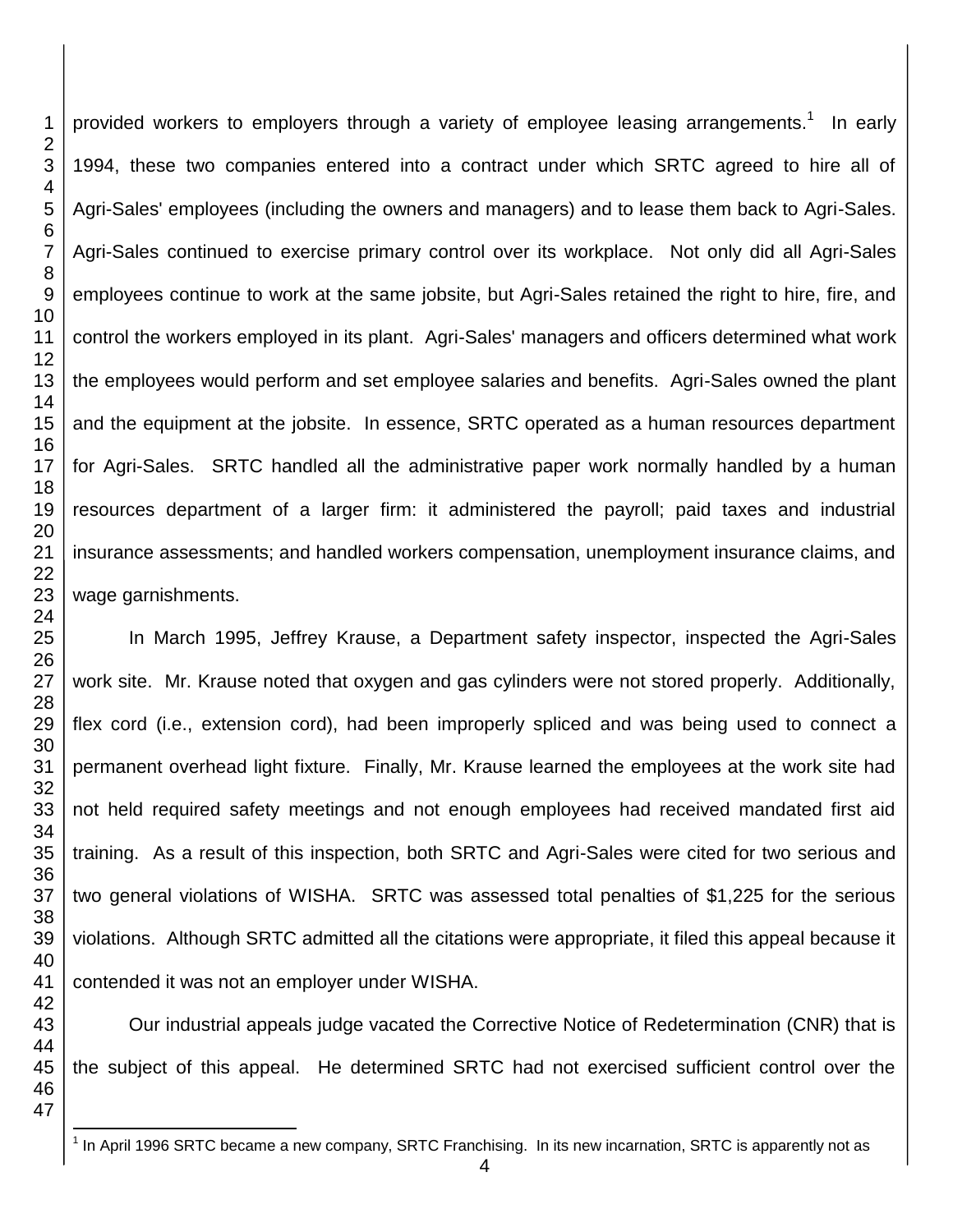Agri-Sales work site to be considered an employer under a recent decision of the Washington Supreme Court, *Stute v. P.B.M.C. , Inc.*, 114 Wn.2d 454 (1990). Our industrial appeals judge based his decision on the statutes the Supreme Court considered in this decision, that concern an employer's duty to provide a safe workplace to its employees. However, the *Stute* decision, that concerned a personal injury suit filed against a general contractor by a sub-contractor's employee (for injuries resulting from an accident at a construction site), is not relevant to this case.

This appeal, concerning a joint employer work site, must be decided based upon a determination of when an entity is considered an employer under WISHA. While we believe the Proposed Decision and Order reached the correct result, we granted review to correctly state the rationale for vacating the CNR. Additionally, we wish to clarify when dual citations are appropriate in joint employer settings.

Our starting point is the language of the relevant statute, RCW 49.17.020(3). This statute

defines employer as follows:

[A]ny person, firm, corporation, partnership, business trust, legal representative, or other business entity which engages in any business, industry, profession, or activity in this state and employs one or more employees or who contracts with one or more persons, the essence of which is the personal labor of such person or persons. . ..

There are no Washington appellate cases that discuss the first portion of this statute (concerning entities that employ employees). This is the definition that concerns us in this appeal: the workers at the Agri-Sales workplace were clearly employees, rather than contract workers. After all, SRTC issued these employees' paychecks and incurred tax liability as an employer with the Department based on this payroll.

In *Stute*, the Supreme Court determined a general contractor could be held liable for injuries sustained by one of its sub-contractors' employees. This result is founded on the second portion of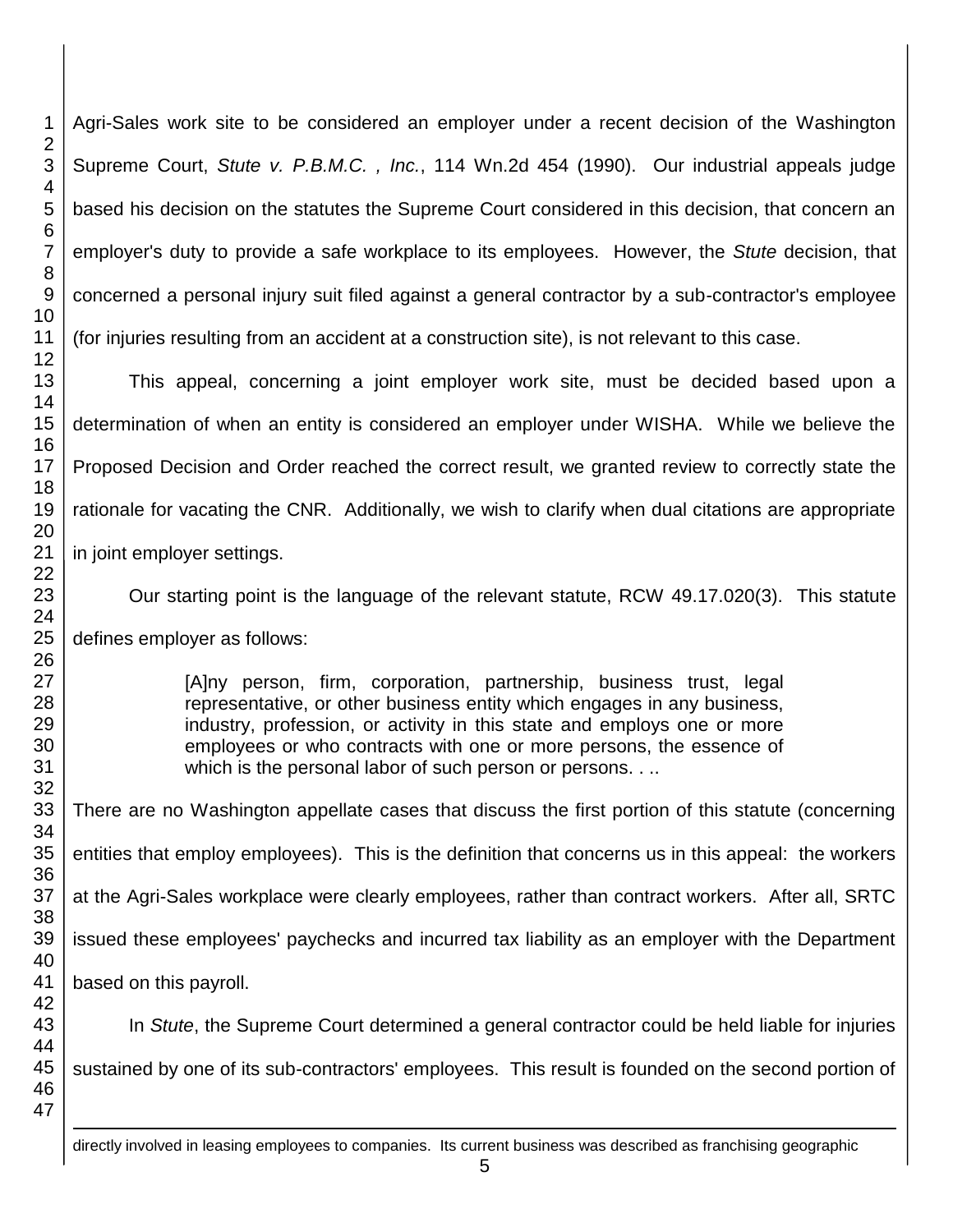this statute, under which certain contractors are considered employers of their contract labor force. RCW 49.17.060 requires employers (including contractors in multi-employer work sites who fit WISHA's definition of an employer) to maintain a safe workplace. *Stute*, *supra*, at 457, and 462- 463. The court in *Stute* determined general contractors at construction cites can be liable for their sub-contractors' safety violations. It implicitly authorized dual WISHA citations in these multiemployer work sites.

Since *Stute*, several other appellate cases have considered the liability of general contractors for workplace hazards. *See, e.g., Doss v. ITT Rayonier, Inc.*, 60 Wn. App. 125 (1991). However, these decisions are not relevant. Not only do they concern entities that are employers based on the second portion of RCW 49.17.020(3), regarding contract labor, but they also deal with safety problems in multi-employer work sites.

This appeal, by contrast, concerns a joint employer work site. The workers at the Agri-Sales plant were on SRTC's payroll, but were working under the direction of Agri-Sales personnel. Either entity, or both, could ostensibly be considered their employer under the first portion of this statute.

Since the statutory language is broad and essentially tautological (an employer is an entity that employs employees), we turned to federal cases that interpreted similar provisions of the U.S. Occupational Safety and Health Act (OSHA) for further guidance. Under OSHA, an employer is "a person engaged in a business affecting commerce who has employees." 29 USC 652(5). A "person" is broadly defined to include any type of individual or business organization. 29 USC 652(4). OSHA's broad designation of entities that can be considered employers is essentially the same as WISHA's definition. Since both the federal and Washington statutes contain similar definitions of employers, and federal cases (unlike Washington cases) have addressed which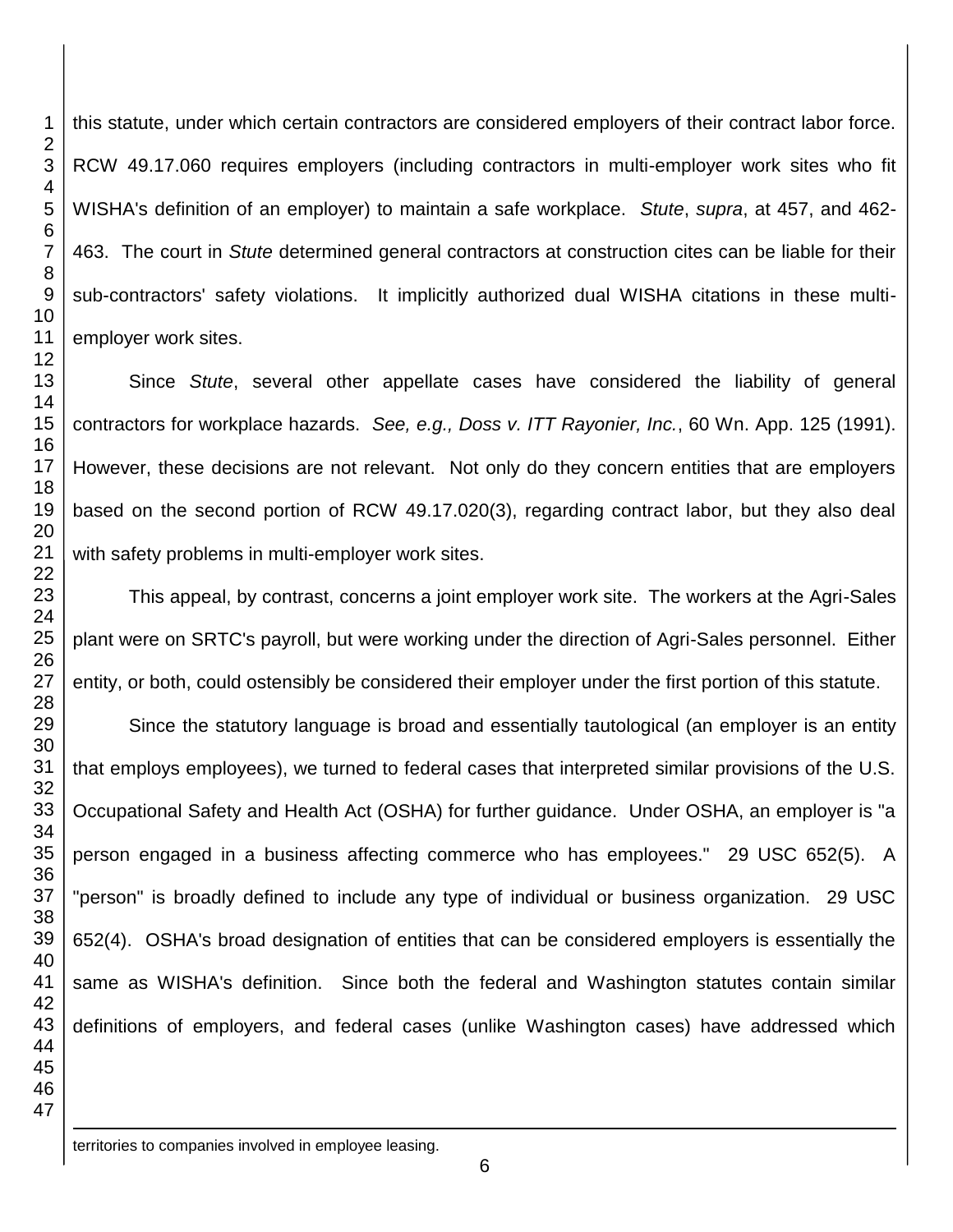employer in a joint employer work site can be properly cited for safety violations, we considered federal precedents in reaching our decisions.

 

 The federal courts and the Occupational Safety and Health Commission (OSHC) have ruled an "economic realities" test should be used in joint employment situations to determine which employer should be issued an OSHA citation. We believe this is the test that should be applied in Washington state. In short, resolving whether Agri-Sales or SRTC employs the workers at the Agri-Sales plant is based on a determination of which employer controls the workplace. The "economic realities" test is used "to determine whether an employment relationship exists between employees and an alleged employer." *Secretary of Labor v. Union Drilling*, 16 OSHC 1741, at 1742 (1994). The test requires an analysis of: 1) who the workers consider their employer; 2) who pays the workers' wages; 3) who has the responsibility to control the workers; 4) whether the alleged employer has the power to control the workers; 5) whether the alleged employer has the power to fire, hire, or modify the employment condition of the workers; 6) whether the workers' ability to increase their income depends on efficiency rather than initiative, judgment, and foresight; and 7) how the workers' wages are established. *Union Drilling, supra,* at 1742. The key question under this test is whether the alleged employer has the right to control the work force. *Secretary of Labor v. Vergona Crane*, 15 OSHC 1782, 1784 (1992). Our application of this test to the facts before us readily leads us to a determination that Agri-Sales was the sole entity that could be considered an employer of the workers at its plant. These workers continued to work under the supervision and control of Agri-Sales' personnel. Agri-Sales' officers and/or managers had the sole responsibility to determine who would be hired or fired, how much the workers would be paid, and controlled working assignments and conditions at the work site. Although SRTC issued the workers' paychecks, it did not have control of the work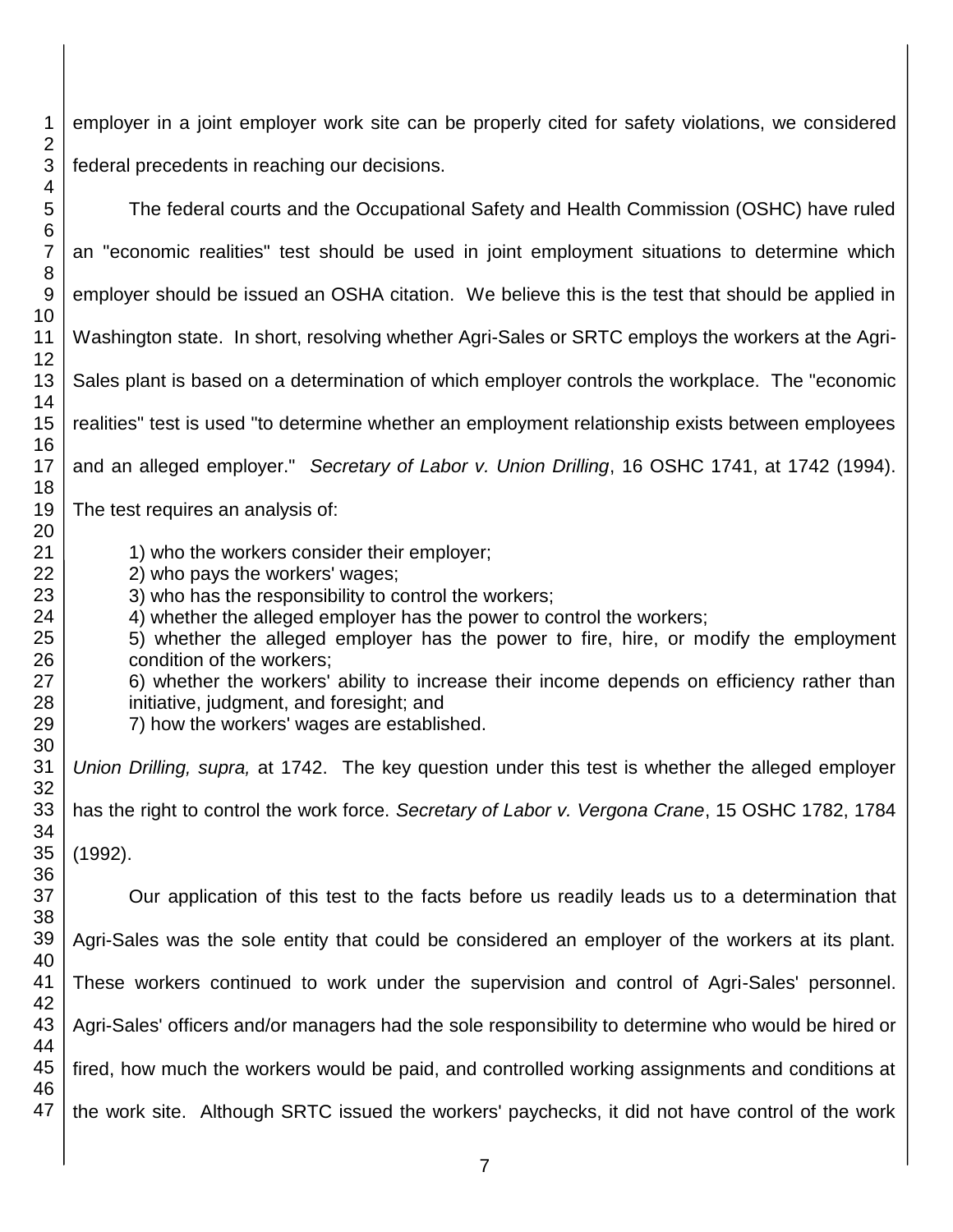site to be considered an employer under WISHA. Agri-Sales was the only entity who could be cited for the WISHA violations at its workplace.

Our decision is consistent with decisions issued by the Occupational Safety and Health Commission concerning similar fact situations. In two appeals concerning construction sites, the OSHC determined entities that supplied and paid employees were not their employers. In both cases, the entity that controlled the employees' work was held to be the sole employer that could be penalized for safety violations at the construction site. *Vergona Crane, supra, and Secretary of Labor v. MLB Industries, Inc.* 12 OSHC 1525 (1985). Vergona Crane leased its crane to a general contractor, the Polites Construction Co. Although the two employees who operated the crane were on Polites' payroll, this was found to be inconsequential since their activities at the workplace were controlled by Vergona Crane. The OSHC reached an identical result in its *MLB Industries* decision: the contractor who supervised the workers at the jobsite was found to be the sole employer of workers it leased from a second entity, who issued their paychecks. Using similar analysis, a lessor who provided and paid workers supplied to a gas drilling company was deemed not to be their employer. The lessee gas drilling company, who controlled the drilling operations in which these employees were engaged, was held to be their sole employer. *Secretary of Labor v. Union Drilling Co.*, 16 OSHC 1741 (1994).

In a case with facts fairly analogous to the one in this appeal, the OSHC held an employee leasing company could not be cited. A carnival owner (Murphy Enterprises) was issued a citation for violations occurring during the assembly of a ferris wheel. An employee leasing company, SBI, had hired all of Murphy's employees and had leased them back to Murphy Enterprises. SBI had no control over the workplace or the employees, and merely handled the payroll and other administrative tasks. The OSHC found Murphy was the sole employer who could be cited for OSHA violations. *Secretary of Labor v. Murphy Enterprises, dba Murphy Brothers Exposition,* 17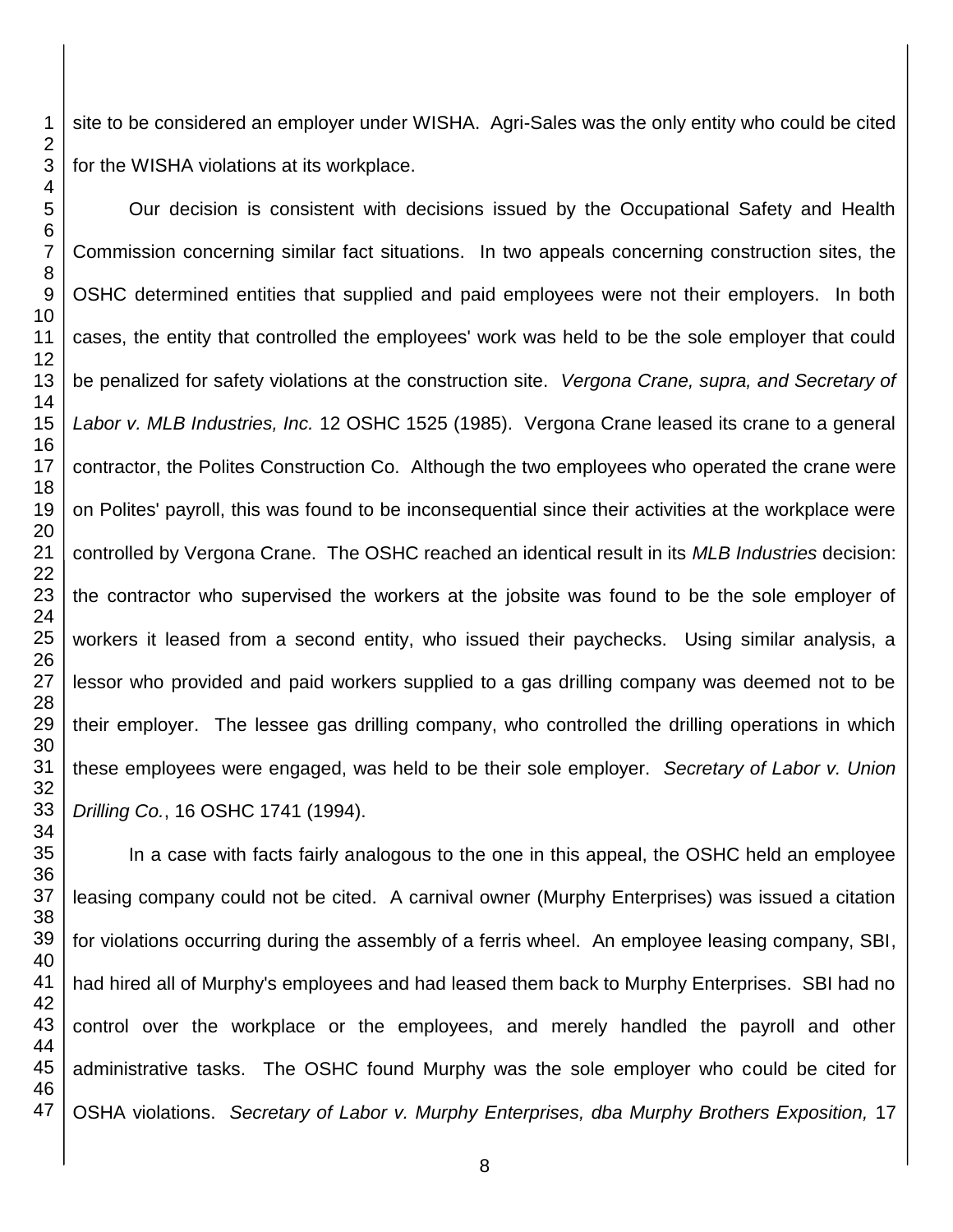OSHC 1477 (1995). For safety violations involving temporary workers, the OSHC has also held that an employment agency that recruited and paid workers could not be considered their employer because it did not control their activities at the jobsite. *Secretary of Labor v. Manpower Temporary Services, Inc.*, 5 OSHC 1803 (1977).

In summary, in similar factual situations, the OSHC has held companies that pay employees (including employee lease-back situations) are not employers unless they control the jobsite and the employees' activities. Under these decisions, SRTC should not be considered an employer. Agri-Sales is the only entity that had sufficient control over the Moses Lake work site to be held liable for the WISHA violations found there.

We, therefore, vacate the CNR issued to SRTC on July 24, 1995. We note that in joint employer work sites, citations of both employers are appropriate only if they share substantial control over the work site. In this appeal, and in all other joint employer cases we found, dual citations were not appropriate because control over the work force was not shared. In employment situations involving leased or temporary workers, if a single employer retains control of the work site (based on an application of the "economic realities" test), that employer is the only one who should be issued WISHA citations.

## **FINDINGS OF FACT**

1. On March 27, 1995, the Department of Labor and Industries received an investigation report from a safety inspector concerning a safety inspection held on March 15, 1995, at the premises of Agri-Sales, Inc., in Moses Lake, Washington. On April 6, 1995, the Department issued a Citation and Notice that assessed the following violations against Skills Resource Training Center, Inc., (SRTC),: Item 1-1a, a serious violation of WAC 296-24-95609(7)(a)(i), with a penalty of \$525; Item 1-1b, a serious violation of WAC 296-24-95609(7)(b)(ii), with no penalty; Item 1- 2, a serious violation of WAC 296-24-68203(4)(c), with a penalty of \$700; Item 2-1, a general violation of WAC 296-24-045(6), with no penalty; and, Item 2-2, a general violation of WAC 296-24-060(2), with no penalty, for a total assessment of \$1,225. SRTC received the Citation and Notice on June 21, 1995. On June 26, 1995, SRTC filed a Notice of Appeal from this citation with the Department.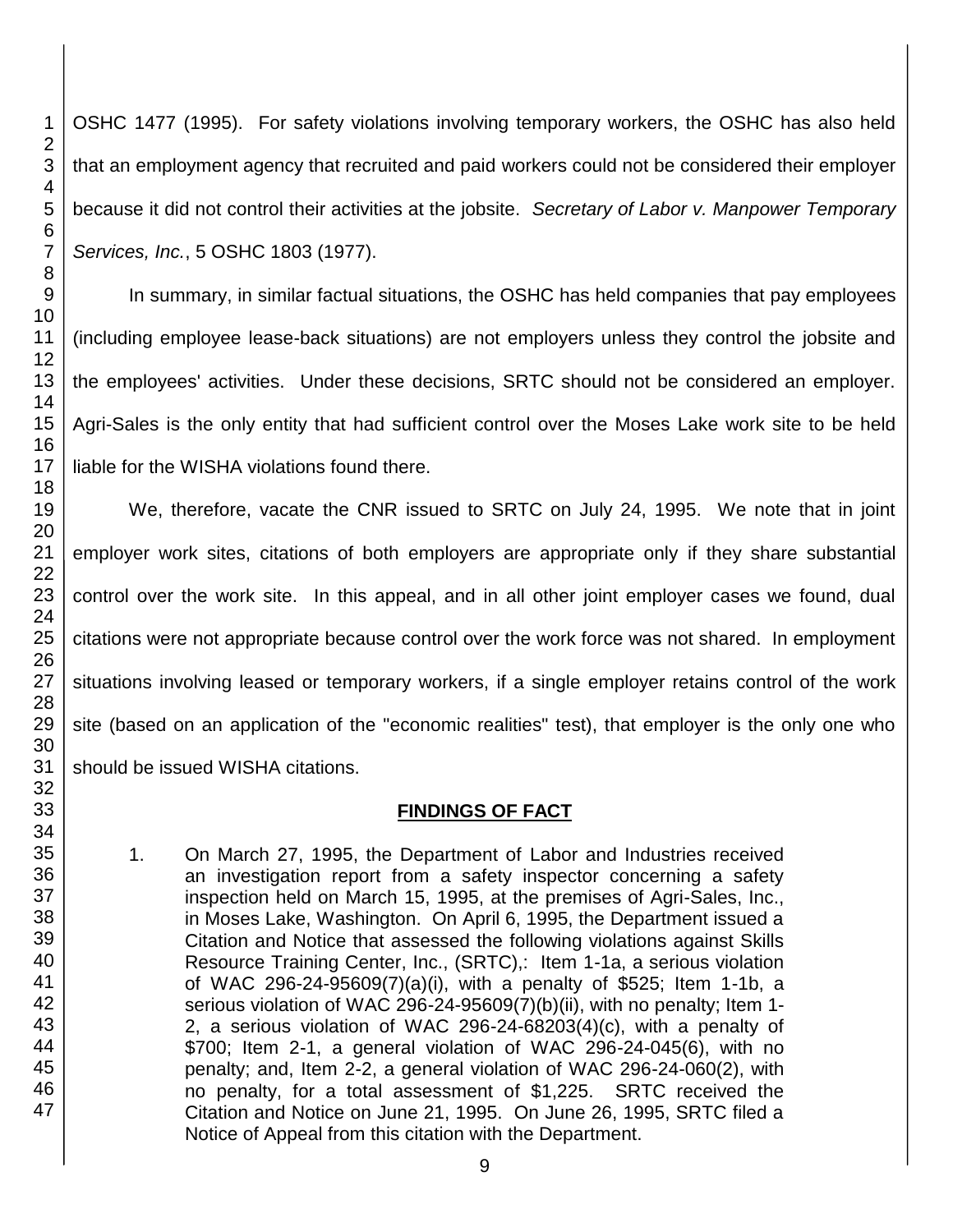On June 28, 1995, the Department issued its Notice of Reassumption of Jurisdiction. On July 24, 1995, the Department issued a Corrective Notice of Redetermination (CNR) that affirmed the Department's Citation and Notice in all respects. On July 28, 1995, SRTC filed its Notice of Appeal from the CNR with the Board of Industrial Insurance Appeals.

- 2. During March 1995, SRTC was a company that provided workers to employers through a variety of employee leasing arrangements. Agri-Sales was a small irrigation company located in Moses Lake, Washington. In early 1994, these two companies entered into a contract under which SRTC hired all of Agri-Sales' employees and leased them back to Agri-Sales.
- 3. From the time this contract was signed through and including March 1995, Agri-Sales exercised primary control over the work force and workplace conditions at the Agri-Sales plant. All Agri-Sales employees employed when the leasing contract was signed continued to work at the same jobsite. Agri-Sales retained the right to hire, fire, and control the workers employed in its plant. Agri-Sales' managers and officers determined what work the employees would perform and set employee salaries and benefits. SRTC operated as a human resources department for Agri-Sales. It administered the payroll; paid taxes and industrial insurance assessments; and handled workers' compensation and unemployment insurance claims, as well as wage garnishments.
- 4. On March 15, 1995, when a Department safety inspector conducted an inspection at the Agri-Sales work site, he correctly determined all the safety rules cited in the April 6, 1995 Citation and Notice, listed above in Finding No. 1, had been violated.

## **CONCLUSIONS OF LAW**

- 1. The Board of Industrial Insurance Appeals has jurisdiction over the parties and the subject matter to this appeal.
- 2. On March 15, 1995, SRTC was not an employer, as defined in RCW 49.17.020(3), of the workers at the Agri-Sales workplace in Moses Lake, Washington.
- 3. On March 15, 1995, Agri-Sales was the sole employer of the workers employed at its work site in Moses Lake. As such, Agri-Sales is the only entity that could be properly cited for the WISHA violations found in its work site on that date.